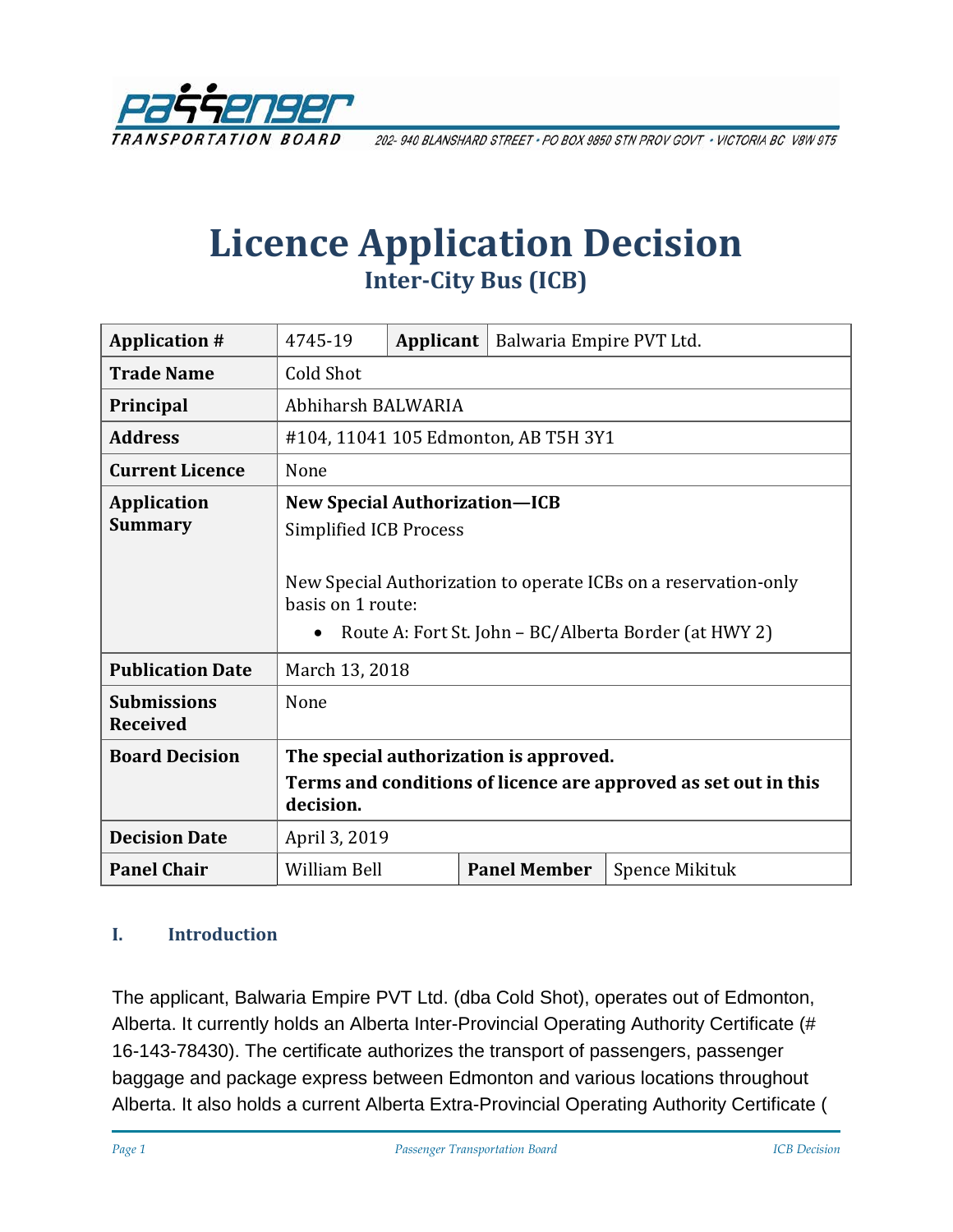# 19-00-20040) that allows the transport of passengers and passenger baggage from Grand Prairie to the Alberta/BC boundary and vice versa.

The applicant currently operates vehicles that seat between 9 and 20 passengers to provide passenger bus services along 8 routes in Alberta with a total of almost 40 drop off locations. It also provides a small package delivery services on routes where it operates.

The applicant, seeks a new Passenger Transportation Licence in BC to operate intercity buses (ICBs) between Fort St. John and the Alberta Border (at Highway 2) with a minimum frequency of 5 trips per week in each direction on a year-round basis. The applicant proposes to include Dawson Creek as a regularly-scheduled stop on the route. The proposed Route A is shown in the map in Figure 1.



#### **Figure 1: Route A (Fort St. John – Alberta Border)**

The applicant has a reservation system for trips to be booked online, from local agents where buses pick up passengers or by phone. It also seeks express authorization to allow standees. The service would operate as a reservation-based service only. The applicant indicates it intends to use a 10 passenger smaller coach (2018 Dodge Sprinter) to service the route and to keep operational and maintenance costs low. Freight and courier services would also be included.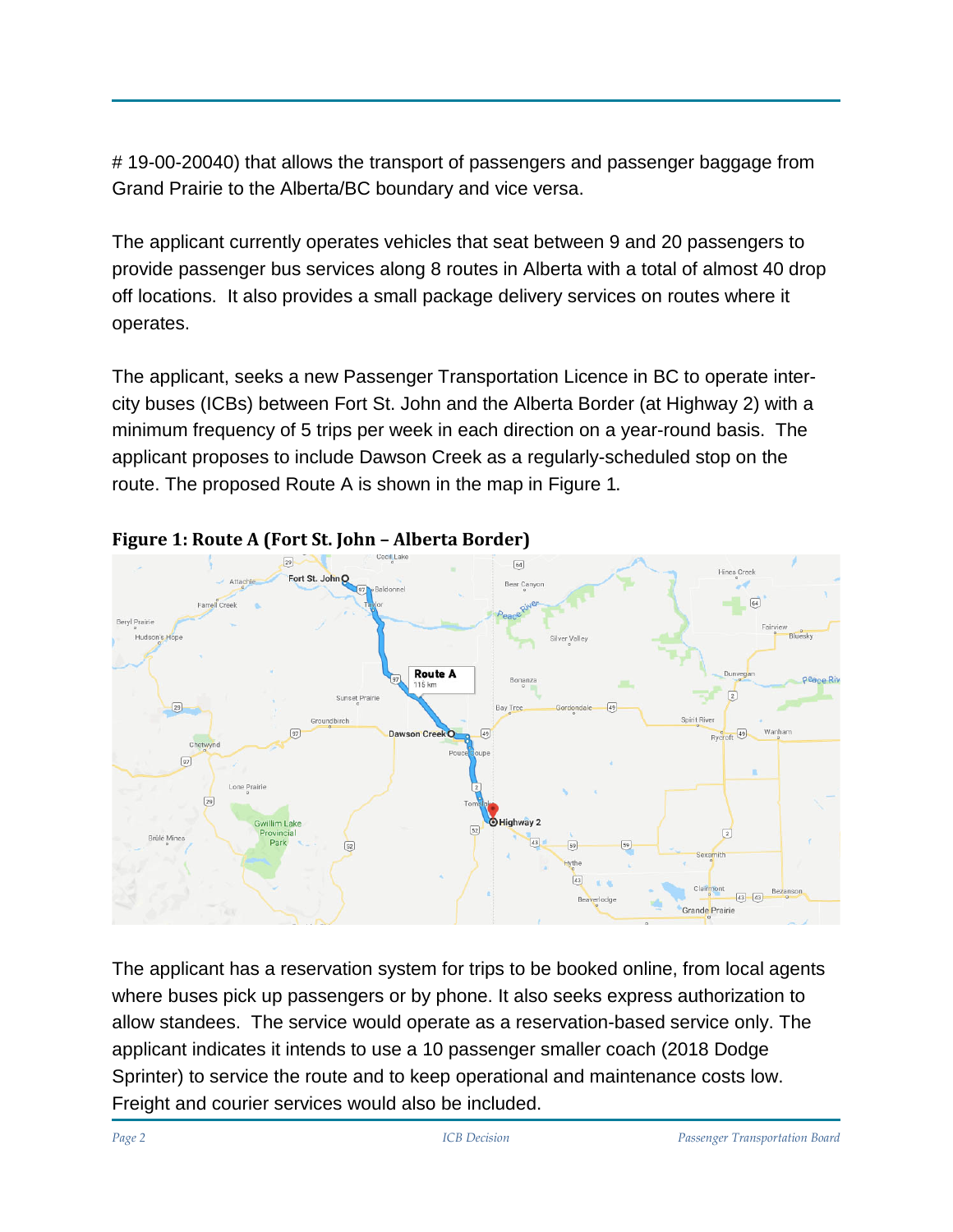## **II. Jurisdiction and Proceedings**

This application is made under the Passenger Transportation Act (the "PT Act"). The PT Act regulates the licensing and operation of commercial passenger transportation vehicles in BC.

Under the PT Act, the Passenger Transportation Board (the "Board") makes decisions on applications to operate inter-city buses. The Board has the authority to consider and approve applications for new licences as well as applications from existing licensees to change routes and decrease service levels.

In February 2018, Greyhound Transportation Canada ULC (Greyhound Canada) received approval on its application 256-17 to the Board to withdraw service in northern British Columbia. This included ICB service between Fort St. John and Dawson Creek.

In July 2018, Greyhound Canada issued a news release stating that as of October 31, 2018, it will stop providing bus service in Western Canada. Greyhound was the sole operator on many corridors of BC including Highway 2 between Dawson Creek and the Alberta border. The departure of Greyhound Canada put many routes and communities at risk of losing inter-city bus service and access to safe and essential transportation for work, education, health and family-related purposes.

To encourage other operators to fill the gap left by Greyhound's exit, the Board is "fasttracking" applications and using a simplified application process. This package is available for operators applying to operate inter-city buses (ICBs) on corridors in BC that do not have commercial ICB service. It is available regardless of whether the absence of service is the result of Greyhound Canada's withdrawal on October 31, 2018.

The PT Act requires the Board to consider public need, applicant fitness and sound economic conditions in the passenger transportation industry before deciding whether to approve an application. The Board may approve an application in whole or in part, or it may refuse an application. For applications proceeding through the simplified ICB process, much of the Board's focus is on applicant fitness.

The PT Act also allows the Board to, among other things: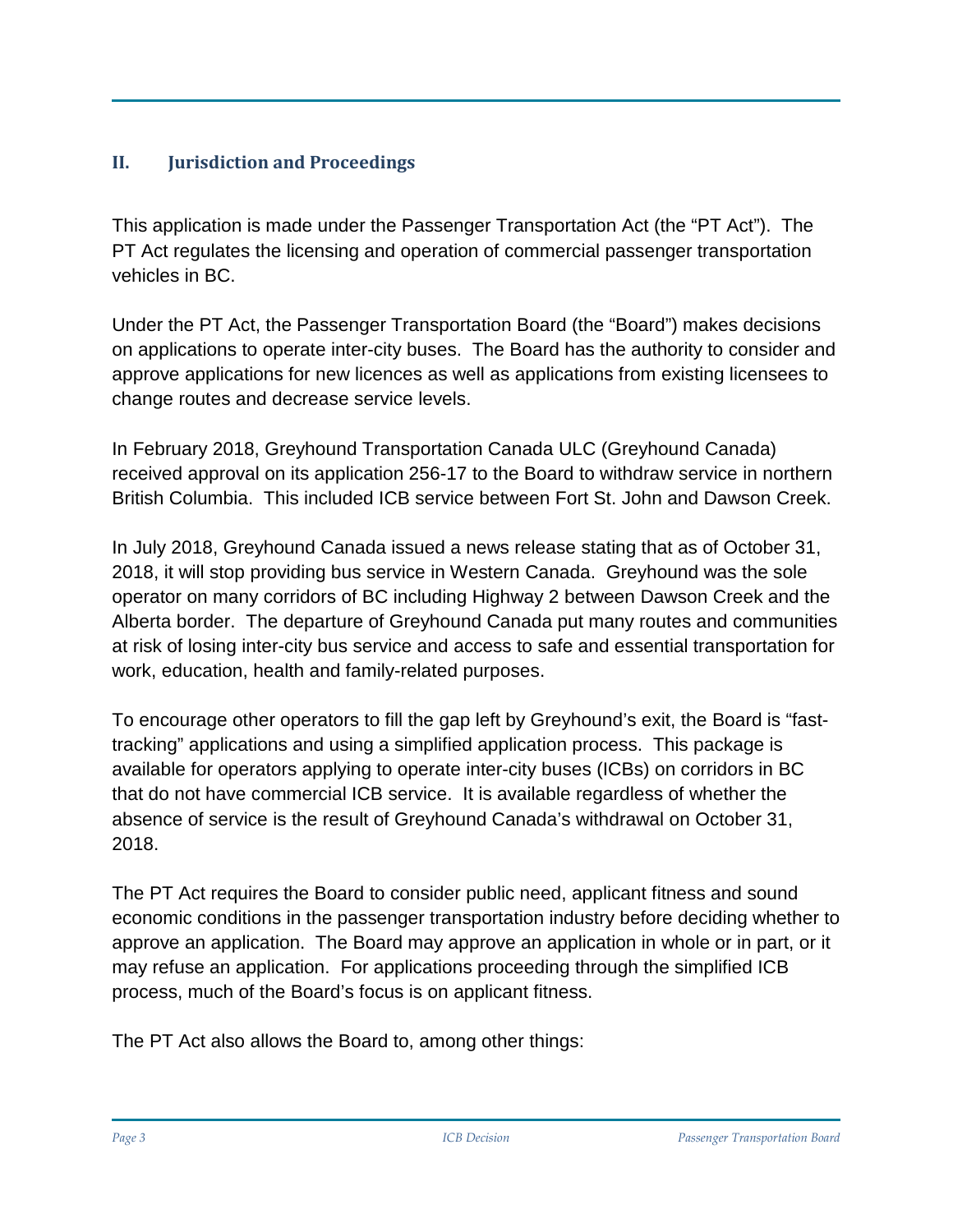- accept evidence and information it considers relevant, necessary, and appropriate, whether or not the information would be admissible in a court of law [Section 15]
- conduct written, electronic or oral hearings as the Board, in its sole discretion, considers appropriate [Section 17]
- require further information from an applicant [Section 27(1)(b)]
- investigate any matter related to an application [Section 27(3)(b)]

Section 26(2) of the PT Act requires the Board to publish the fact and nature of applications, and section 27(3) requires the Board to consider applications and any written submissions it receives as a result of publication. Section 27(5) states that people who make submissions are not entitled to disclosure of further information, unless the Board orders otherwise.

#### *Procedural Matters*

We are conducting this application by way of a written hearing.

### **III. Background**

Cold Shot is located in Edmonton, Alberta and has been owned and operated by Abhiharsh Balwaria from 2006 to the present. It registered as an Extraprovincial Company in B.C. on March 6, 2019.

The applicant submitted requisite forms.

## **IV. Application Rationale, Submissions and Responses**

## *(a)Rationale for Application*

The following text was provided by the Applicant:

*In efforts to provide passenger transportation on this corridor, abandoned when Greyhound Canada withdrew its services from Western Canada, Cold Shot is requesting permission to operate a 10- passenger vehicle to help connect people between Grande Prairie, Dawson Creek and Fort St. John.*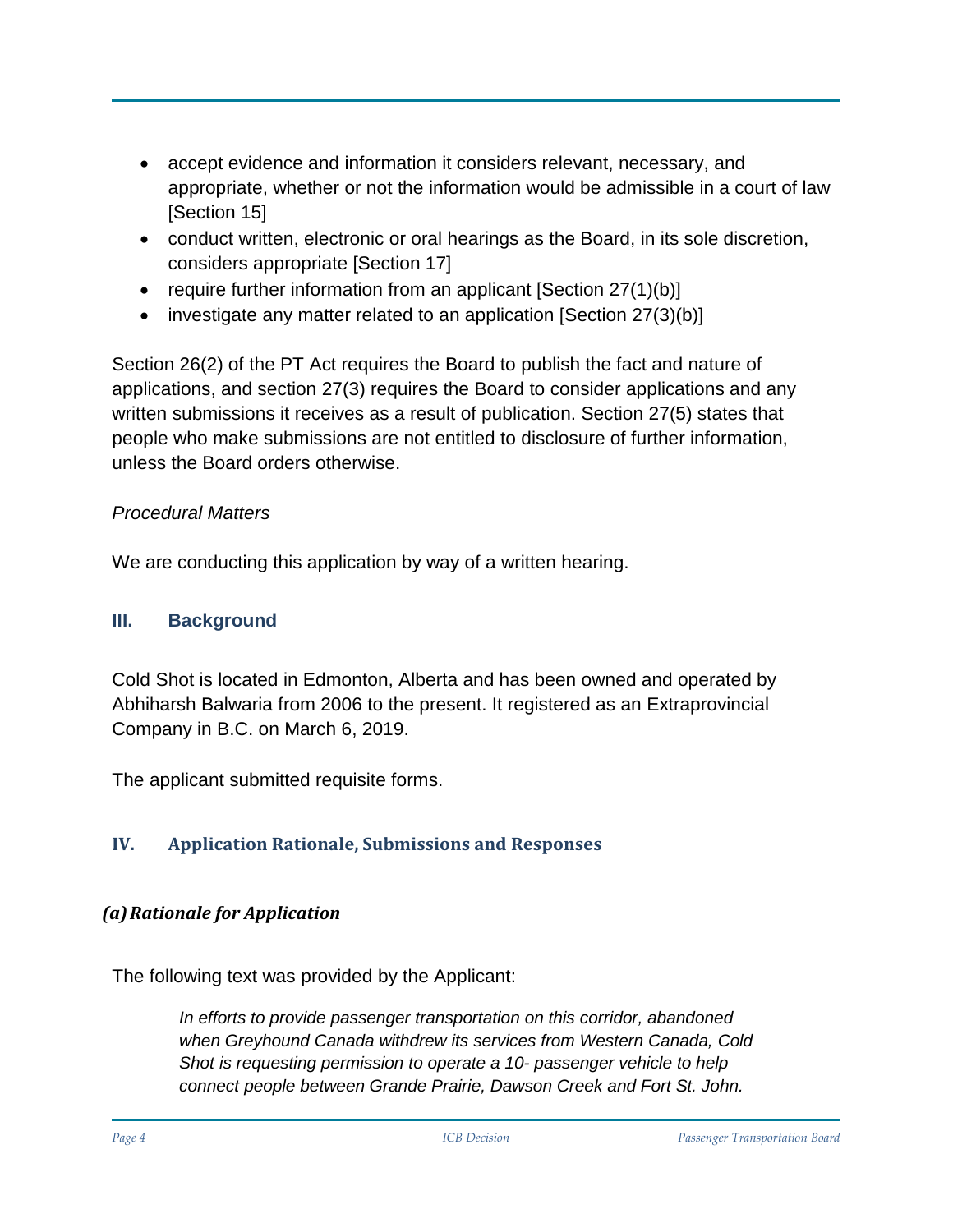*We have secured all required documentation to run passenger services in Alberta.* 

#### *(b)Submissions & Response*

The Board did not receive any submissions on this application.

#### **V. Board Mandate**

Section 28(1) of the *Passenger Transportation Act* says that the Board may approve the application, if the Board considers that:

- (a) there is a public need for the service the applicant proposes to provide;
- (b) the applicant is a fit and proper person to provide the service and is capable of providing it; and
- (c) the application, if granted, would promote sound economic conditions in the passenger transportation business in British Columbia.

## **VI. Reasons for the Board's Decision**

#### *Applicant Fitness*

Balwaria Empire PVT Ltd (dba Cold Shot) was incorporated in Alberta on July 20, 2006 and registered as an Extra-provincial Company in British Columbia on March 6, 2019. The principal and CEO, Abhiharsh Balwaria has over a decade of work experience in management and the transportation industry. Prior to this he held positions as Corporate Account Manager with a national rental car company and as a Sales Leader with an Energy based company. Mr. Balwaria is responsible for strategic direction, business development, contracting and mentoring. In charge of Operations is Sateesh Kadiayala who manages passenger services and courier services and the oversight of inventory, purchasing and supplies.

About 4 years ago, the company started providing passenger services in Alberta as a Greyhound interline service. Vehicles operated in Alberta accommodate 9 to 20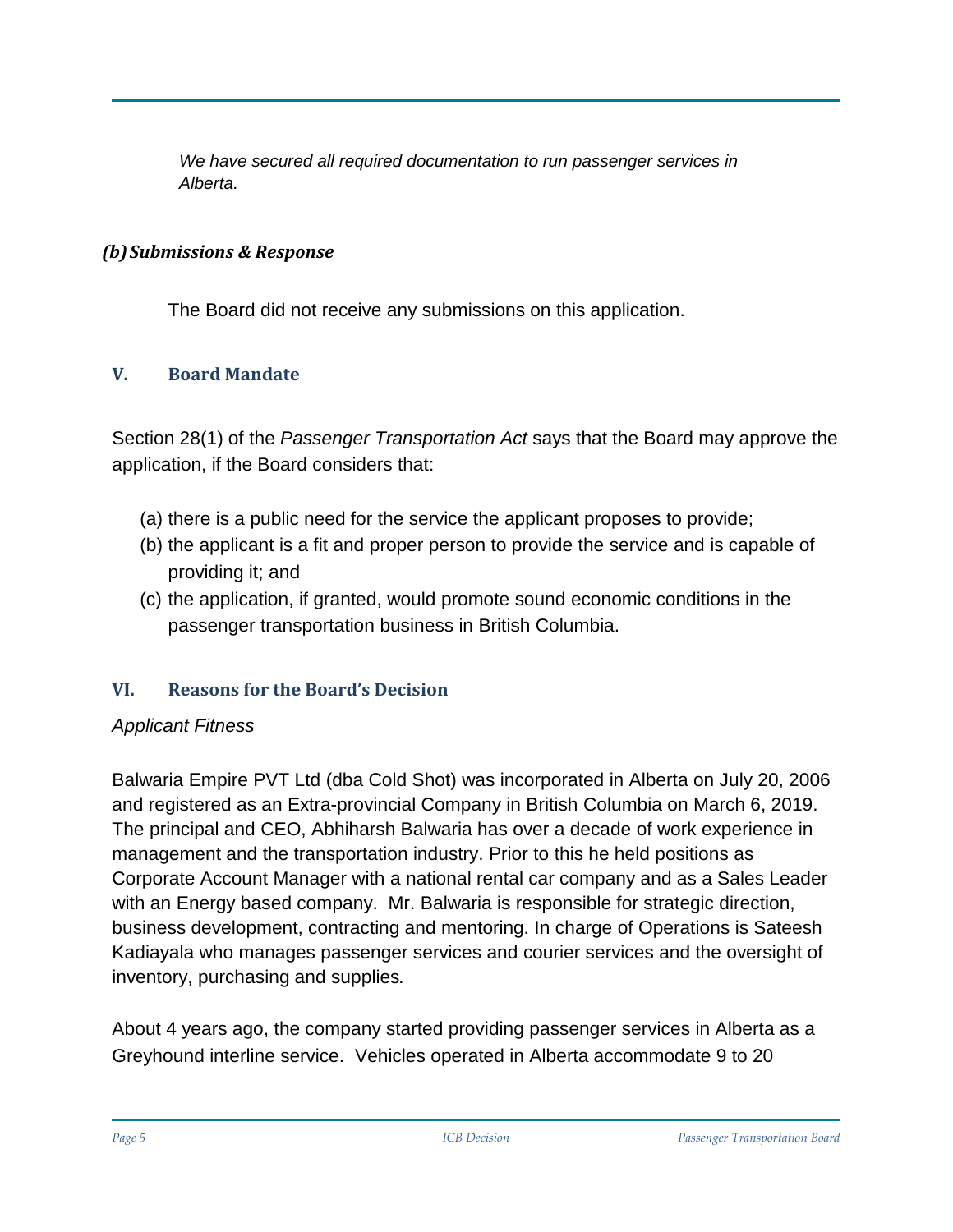passengers, and it states that its passenger services have become the main focus of its business in the province.

The disclosure forms of Unlawful Activity and Bankruptcy indicates no negative concerns about the principal. There has not been any information brought to our attention to prove the applicant is not fit and proper.

Cold Shot holds an Alberta Safety Certificate that is satisfactory. Cold Shot drivers must hold a valid Alberta Class 2 drivers' licence, have a clean driving record, undertake a medical examination and drug screening. They must also be capable of reading maps, have knowledge of local traffic bylaws and the Traffic Safety Act, be at least 21 years old with at least 3 years of driving experience and pass a criminal record check.

The application included a comprehensive business plan for its Alberta operations and Condensed Operating Plan that focussed on its proposed B.C. operation. Included also were detailed company information concerning its policies regarding safety; record keeping; vehicle selection, inspection and maintenance; driver training, selection and qualification.

The company has a website where passenger tickets can be bought and where details on schedules and connecting schedules are listed, including updates/changes. It also has a widespread agency network with terminals providing safe pick up and drop off locations for passengers. The terminals are operated and monitored by agency staff members and provide heated seating areas, washrooms and are central to local public transit, retails markets and food vendors.

The applicant signed the Board's Declarations stating, among other things, that it will operate its vehicles in accordance with the Passenger Transportation Act and the Liquor Control and Licensing Act in BC.

The financial information included a 3-year Projected Statements of Cash Flows, 3-year Projected Statements of Income and 3-year Projected Balance Sheets. It also included a Balance Sheet and a Statement of Income and Retained Earnings as at July 19, 2018. Financing appears to be in place for the start-up of the proposed BC operation.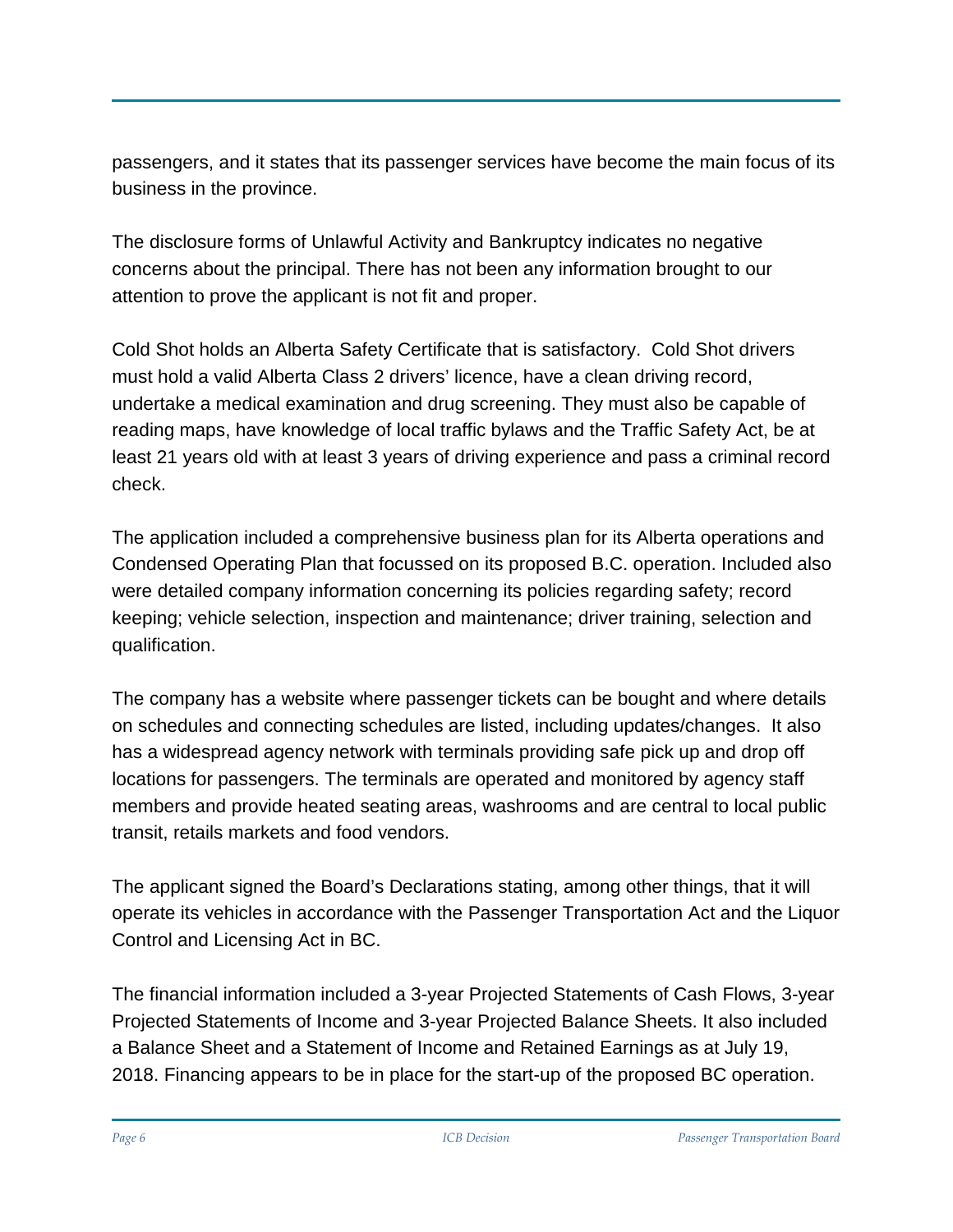It would appear that Cold Shot has the experience, operational knowledge and financing in place to establish and maintain a reliable inter-city bus route in BC, as proposed.

We find the applicant to be a fit and proper person with the necessary skills and infrastructure in place to be capable of managing and providing the proposed service.

## *Public Need and Sound Economic Conditions*

The applicant is to operate from Fort St. John to the BC/Alberta border (at HWY 2). ICB service was provided by Greyhound Canada on the corridor through its Routes G (Alberta Border and Hwy 2) and Route I1 ( Dawson Creek- Fort Nelson) until 2018. There are no commercial ICB operators on the route at the present time. The proposed Cold Shot service restores the availability of an ICB transportation option on parts of the above-noted routes.

Therefore, we find that there is a public need for the service the applicant proposes, and that approving the application would promote sound economic conditions in the transportation industry in BC.

To ensure a smooth transition of service, we are requiring the applicant to post time schedules and implement its time schedules for the proposed route stops and website reservations by the dates set out in Appendices I and II of this decision.

The terms and conditions of licence specify required stops and minimum frequencies. The applicant may, however, at some point want to expand its service to other stops along the approved routes. We have, therefore, approved a term and condition of licence that allows this flexibility.

With respect to the request for express authorization to allow standees in the vehicle, the applicant proposes to use smaller vehicles and has not provided information on the need or safety of standees in the vehicle. We are not allowing standees on a highway route that is to be served by small vehicles.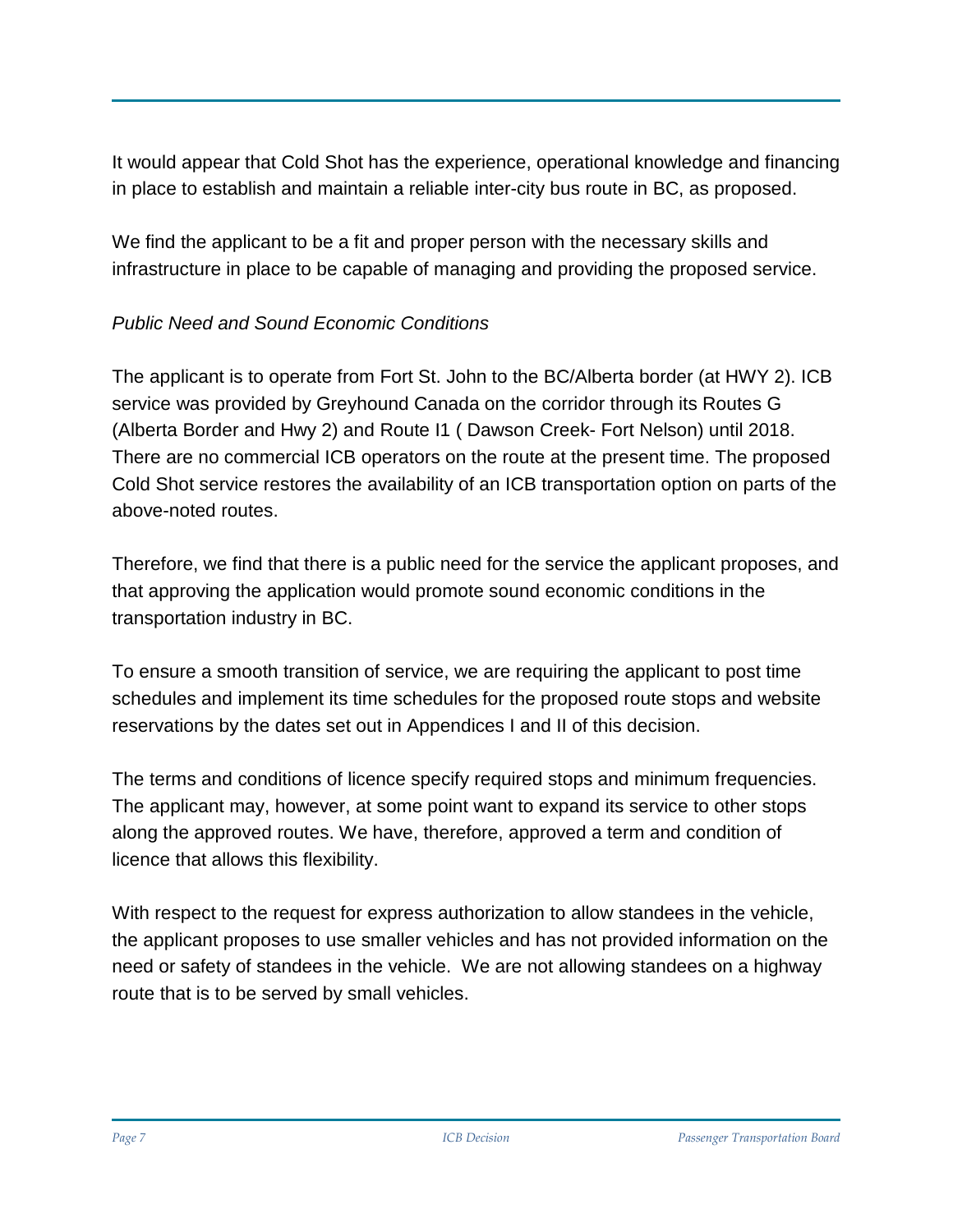#### **VII. Conclusion**

For the reasons above, this application is approved as set out in this decision. The Board establishes notice and activation requirements, and terms and conditions of licence that are attached to this decision as Appendices I and II. These form an integral part of the decision.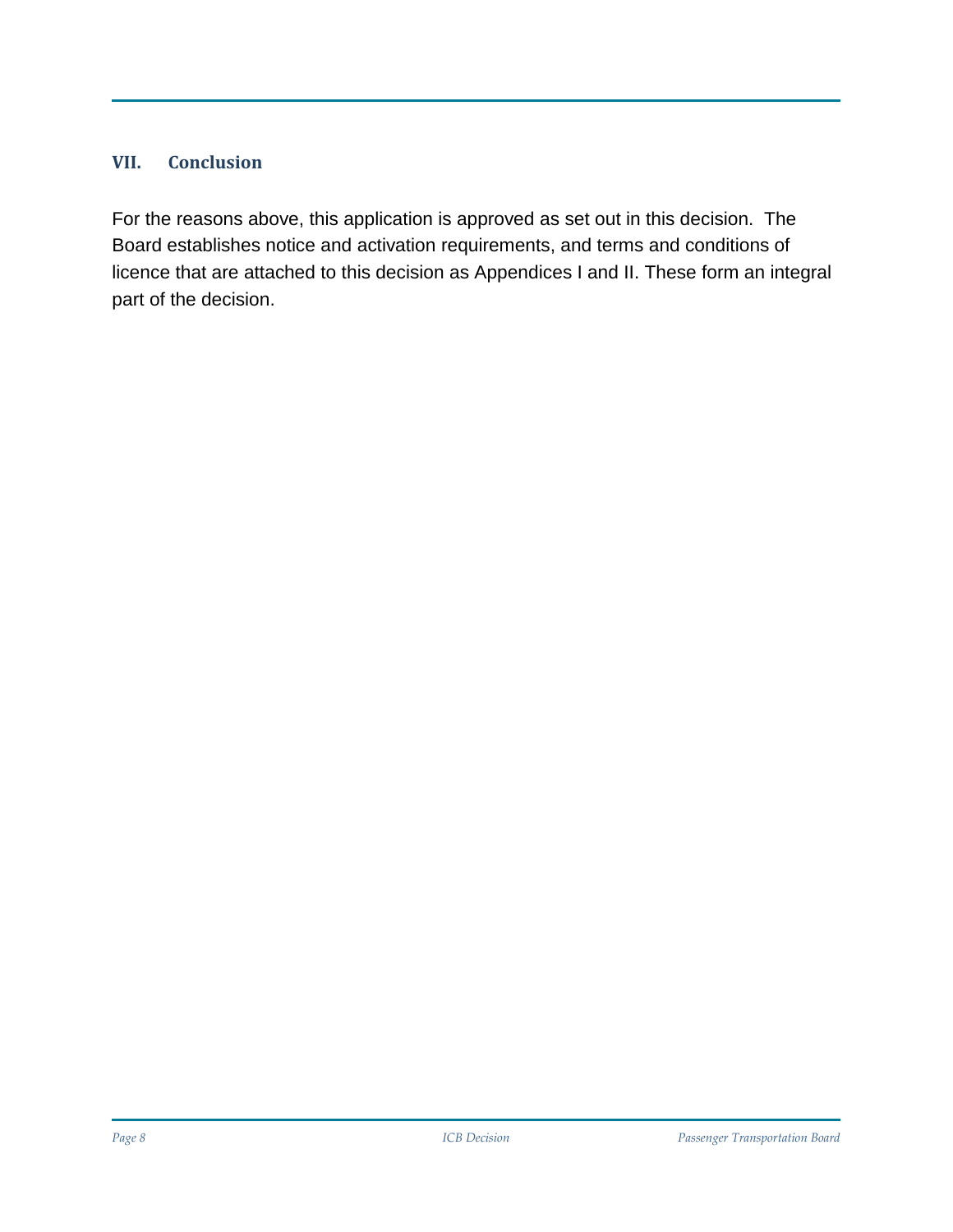**Appendix I Public Notice Requirements Balwaria Empire PVT Ltd.** dba: Cold Shot

A Passenger Transportation Licence must be issued by the Registrar of Passenger Transportation under section 29 or renewed under section 34 of the *Passenger Transportation Act* before the special authorization approved in this decision may be exercised.

## **A. Direction to the Applicant Regarding Notice and Implementation**

Unless otherwise ordered by the Passenger Transportation Board, Balwaria Empire PVT Ltd. must post time schedules online and make available to the public online its reservation system no later than **April 17, 2019** to enable advance bookings.

## **B. Direction to the Registrar of Passenger Transportation Regarding Issuance**

The Registrar of Passenger Transportation (Registrar) may only issue a licence to Balwaria Empire PVT Ltd. with terms and conditions approved in this decision and set out in Appendix II after the Registrar is satisfied that Balwaria Empire PVT Ltd. has posted time schedules online and made available to the public its online reservation system.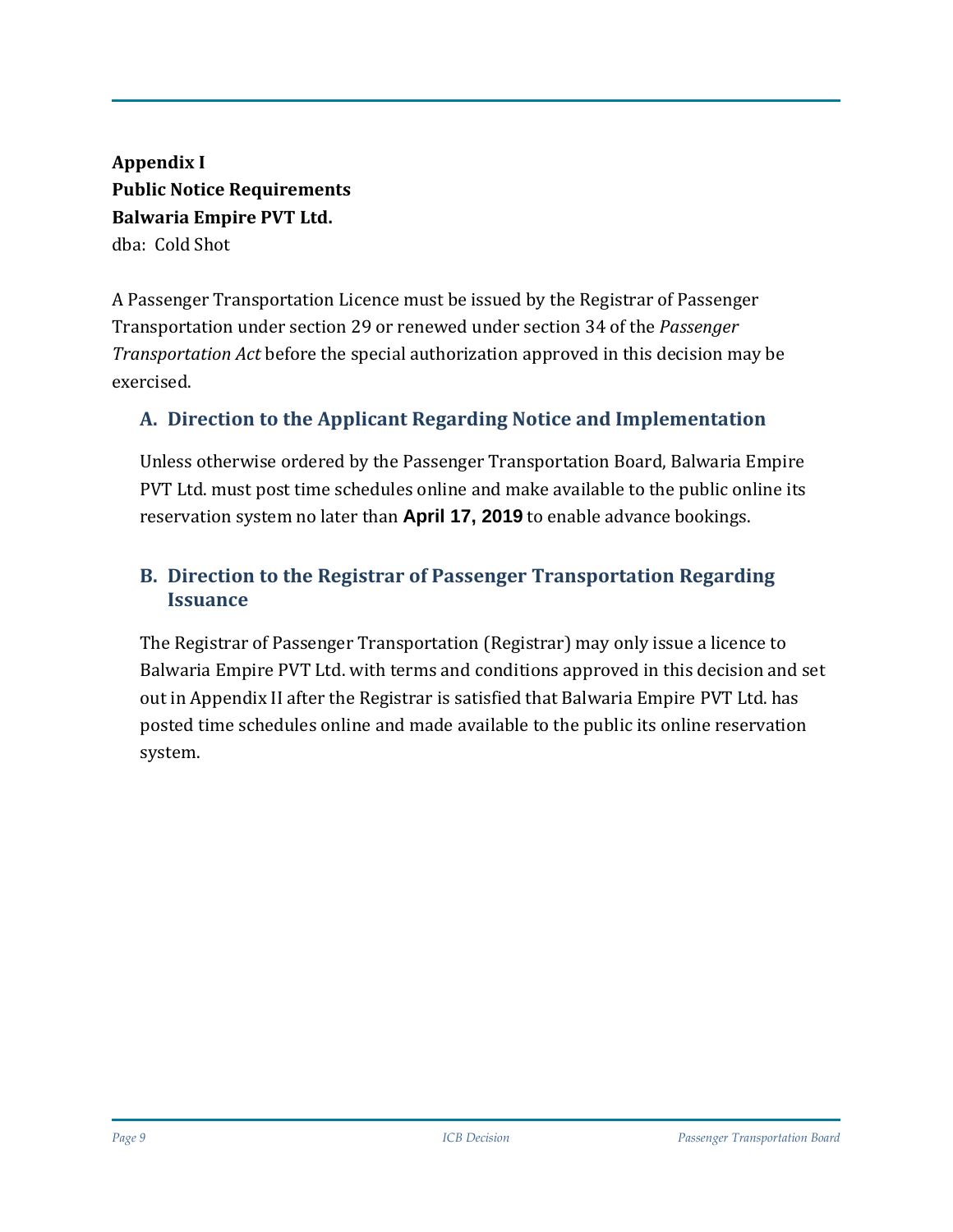# **Appendix II: Terms & Conditions**

**Balwaria Empire PVT Ltd.** dba: Cold Shot

| Licence<br><b>Required to</b><br><b>Operate</b><br><b>Vehicles</b> | The Registrar of Passenger Transportation must issue the applicant a<br>licence before the applicant can operate any vehicles approved in this<br>decision.                               |  |  |  |  |
|--------------------------------------------------------------------|-------------------------------------------------------------------------------------------------------------------------------------------------------------------------------------------|--|--|--|--|
| <b>Approval of</b><br>application may                              | 1. The applicant must activate at least 1 vehicle by April 23,<br>2019.                                                                                                                   |  |  |  |  |
| expire                                                             | 2. If the applicant does not meet the requirements set out in 1<br>above, this Special Authorization expires.                                                                             |  |  |  |  |
|                                                                    | 3. The Passenger Transportation Board may vary the<br>requirements set out in 1 above, if circumstances warrant.                                                                          |  |  |  |  |
|                                                                    | 4. If an applicant needs more time to activate vehicles, then<br>the applicant must make a request to the Board before<br>April 23, 2019                                                  |  |  |  |  |
|                                                                    | (Note: "activate" means that the applicant has submitted the<br>documents required to obtain a Special Authorization Vehicle<br>Identifier to the Registrar of Passenger Transportation.) |  |  |  |  |
| <b>Notice to</b><br>Registrar                                      | The Registrar must not, without direction from the Board, issue<br>the applicant a licence if the applicant has not activated at least 1<br>vehicle by April 23, 2019                     |  |  |  |  |
|                                                                    | (Note: activated means that the applicant has submitted to the<br>Registrar of Passenger Transportation the documents required to<br>obtain a Special Authorization Vehicle Identifier.)  |  |  |  |  |

| <b>Special</b><br>Authorization | <b>Inter-City Bus (ICB)</b>                                                                                                                                                                                                                     |  |  |  |
|---------------------------------|-------------------------------------------------------------------------------------------------------------------------------------------------------------------------------------------------------------------------------------------------|--|--|--|
| <b>Terms &amp; Conditions</b>   |                                                                                                                                                                                                                                                 |  |  |  |
| <b>Services</b>                 |                                                                                                                                                                                                                                                 |  |  |  |
| Service                         | Transportation of passengers must be provided:<br>a) on a scheduled basis, and<br>b) in accordance with minimum frequencies and other terms<br>and conditions of licence that apply to the routes and route<br>points.                          |  |  |  |
| Schedule                        | The licence holder must publish, in a manner accessible to the general<br>public, a schedule for each route with the time and location of each<br>stop, and must carry in each vehicle a copy of the schedule that the<br>vehicle is following. |  |  |  |